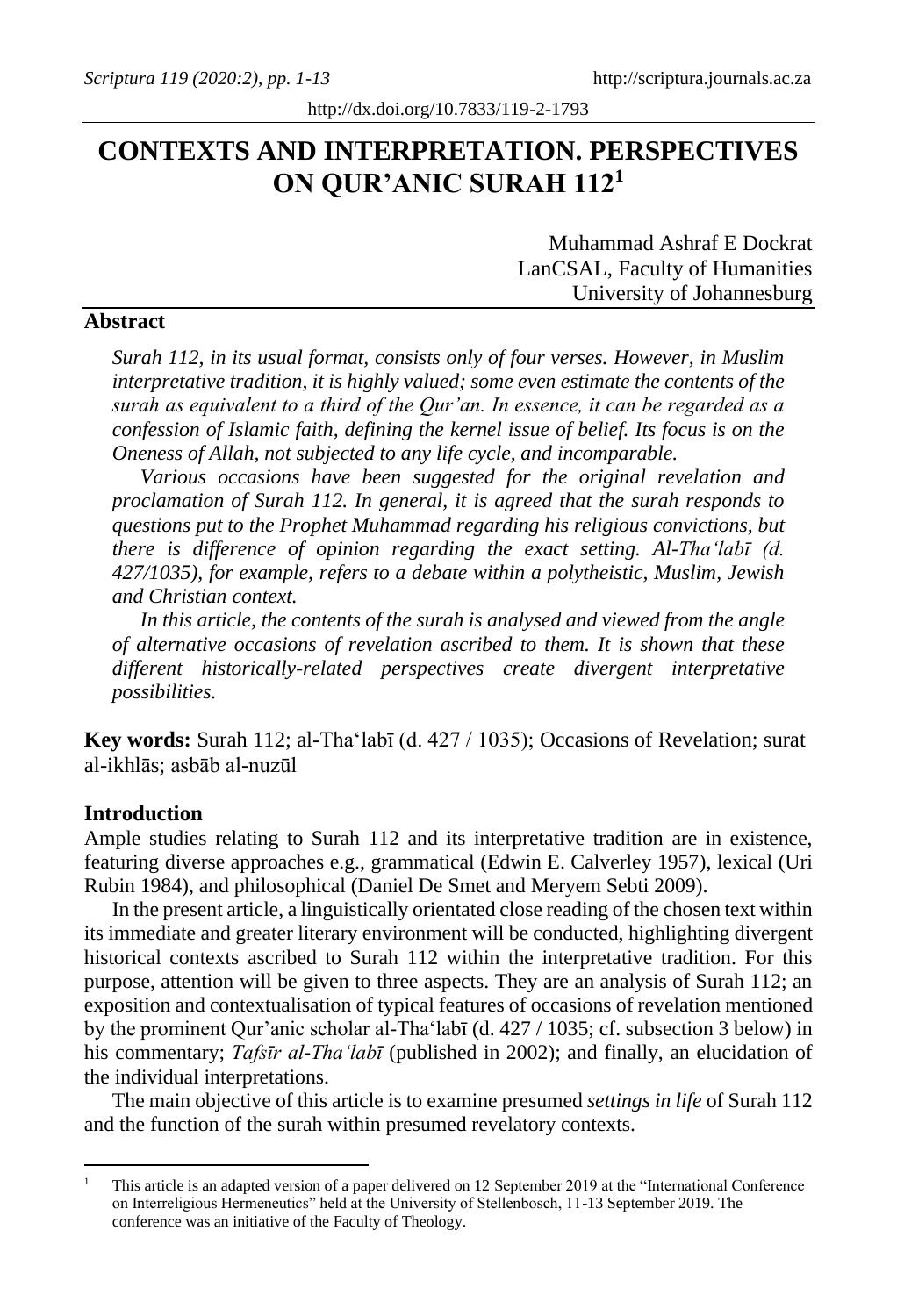For Muslims, Surah 112 is not simply one of the 114 chapters of the Qur'an; rather, it is considered to be of immense worth. Although consisting of only four verses, Surah 112 expresses the central concepts of monotheism as perceived from an Islamic point of view.<sup>2</sup> Statements in this regard will be elucidated in the "Analysis" below.

### **Analysis**

The Arabic text of Surah 112 consists only of fifteen words

[1] *qul huwa 'Allahu 'aḥadun*

[2] *'Allahu 'al-ṣamadu*

[3] *lam yalid wa-lam yūlad*

[4] *wa-lam yakun la-hu kufuwan 'aḥadun*

Rendered word by word, the Arabic source text can be translated into English as follows<sup>3</sup>

[1] Say (*qul*), He (*huwa*), Allah (*'Allahu*) one (*'aḥadun*) [2] Allah (*'Allahu*) "the-Ṣamad" (*'al- ṣamadu*) [3] Not did [/ does] He give birth (*lam yalid*) and not was [/ is] He born (*wa-lam yūlad*) [4] And not was [/ is] (*wa-lam yakun*) for Him (*la-hu*) [an] equal (*kufuwan*) [any] one (*'aḥadun*).

The surah commences with an imperative, "say" (*qul*), implying that what follows is a divine communication or revelation.

This first statement is followed by a nominal clause proclaiming the uniqueness of Allah. The clause "He Allah one" can be rendered in several ways, e.g. "He [is] Allah One (i.e. [the] Only)"; "He [is] Allah; [He is] One" (Uri Rubin 1984:200); or "He, Allah [is] One", and even "It (*huwa*) [is that] Allah [is] One" (Edwin E. Calvery 1957:9).

The second verse categorises Allah as "the-Ṣamad", a term used only here in the Qur'an and rendered by means of English equivalents such as "the eternal" (Haleem 2015) or the "Eternal Refuge" (Saheeh International 1997) and "the Self-Sufficient" (Al-Hilali and Khan 1993).<sup>4</sup>

Verse three contains two statements, which both deny (by means of a negative and jussive) the active and passive modes of the verb "to be born" (*walada*). Grammatically preferable is the past tense, "He [Allah] did not give birth, neither was He born". However, focus is on the negation of the event (W. Fischer 1972 par. 319) rather than the specification of time. The present tense is thus also permissible: "He [Allah] does not give birth, and neither is He born".

<sup>&</sup>lt;sup>2</sup> According to Uthmani calligraphy, the four verses of Surah 112 were written in two lines (Muhammad-Jafari) et al 2019:208).

<sup>&</sup>lt;sup>3</sup> English renderings here and elsewhere use as guideline the English meanings provided by Saḥeeḥ International 1997.

The two quoted translations are examples of a contextual (Haleem 2015) and etymological approach (Saḥeeḥ International 1997 and Al-Hilali and Khan 1993) in the rendering of *'al-ṣamadu*. For more on the treatment of this hapax, see Ambros 1986:228–44, Calvery. 1957:8:5–14, Cuypers 2004:141–75, Köbert 1961:204–5, Newby 1973:129–30, Paret 1979:294–5 and Rubin 1984:200–6.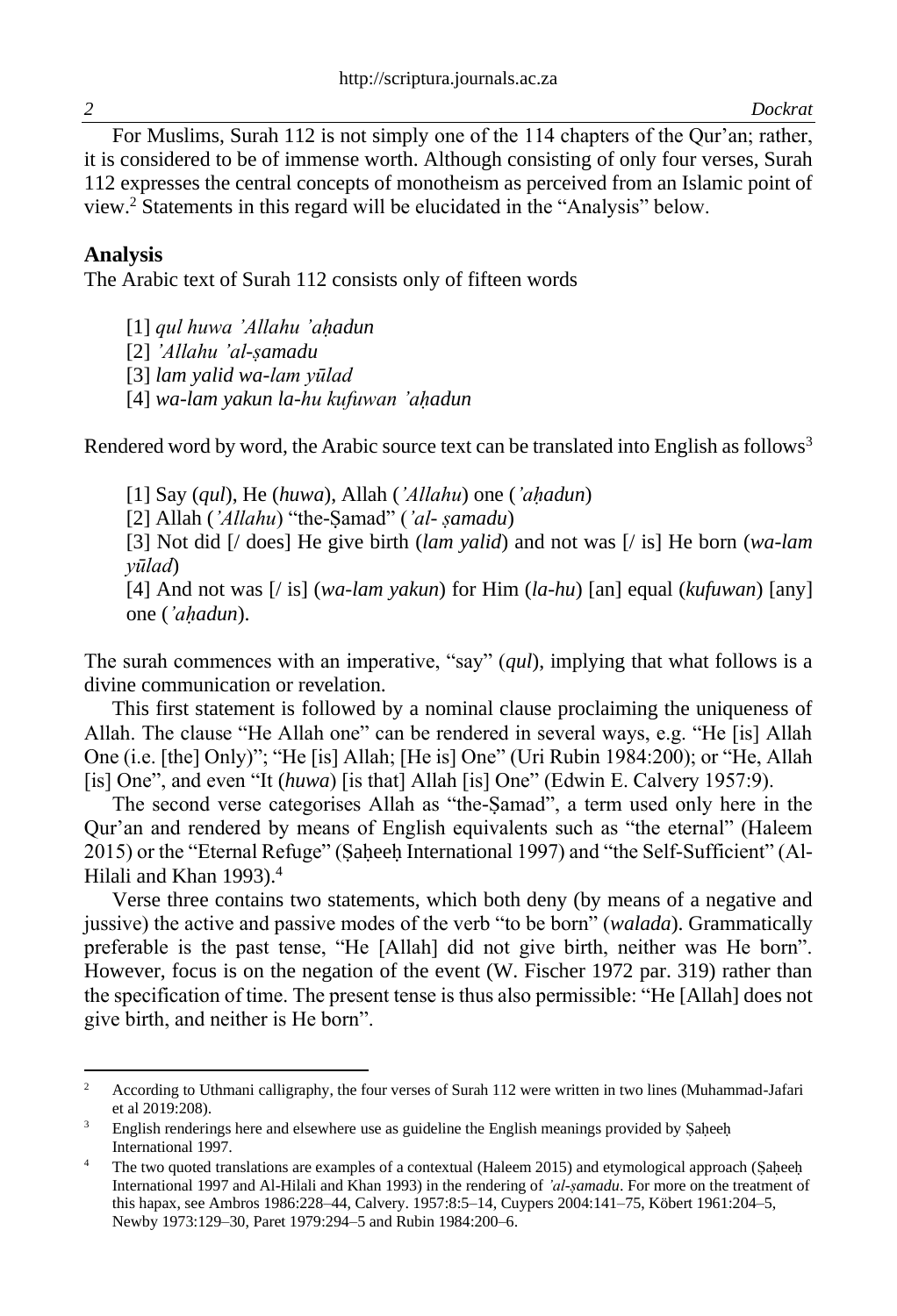The final verse also comprises a negative statement that can be translated (keeping to the sequence of the source text), "And not was / is for Him (*la-hu*) [an] equal [any] one".

Seen as a whole, the surah expresses its contents in a poetical way. Verse one and four both end with the same word, "one" (*'ahadun*), referring in turn to Allah (verse one) and "[any] one" (verse four). Two homonyms thus function as referential antonyms. Alternatively, parallel statements are made in the surah supporting one another, "Allah One" (verse one), and "Allah the-Ṣamad" (verse two); "He [Allah] did not give birth, neither was He born" (verse three). The negative particle, *lam* (plus jussive), is used twice in verse three, and once in verse four. As far as recital is concerned, the final words of the four lines, ([1]*'aḥadun*, [2] *ṣamadu*, [3] *yūlad*, [4]*'aḥadun*) end respectively on – *adun* [1 and 4], -*adu* [2], and –*ad* [3]. Taking *-lam yūlad* [3], negative [*lam*] plus jussive [*yūlad*], as a point of departure, it may be surmised that the  $-\mu$  [2] or  $-\mu$  [1 and 3] endings are secondary and that poetically, (with a view to rhyme) the ending –*ad* is to be preferred for all four lines, thus [1]*'aḥad\**, [2] *ṣamad\**, [3] *yūlad*, and [4] *'aḥad*\*. If this suggestion has any merit, it would also explain why the sequence *lam yalid* (not did He give birth) *wa-lam yūlad* (not was He born) [3] figures rather that the more expected reading, *lam yūlad wa-lam yalid* (not was He born, neither did He give birth).

From the point of view of the contents, Surah 112:1–2 and 3–4 form distinctive units. The first unit  $(112:1-2)$  focuses on the uniqueness of Allah, while verses 3 and 4 accentuate his incomparability. Uri Rubin (1984:206) characterises the latter unit (112:3–4) as providing "purely monotheistic conclusions". In his commentary on Surah 112, Avicenna (Abu Ali Sina, 980–1037) the Persian Muslim philosopher, regards the pronoun "He" (*huwa*) following the imperative "Say" (*qul*) in verse 1 as the central statement in Surah 112. He refers to it as introducing the "absolute He", the "Necessary Existent" who is "in itself unknowable". All other statements in the surah are characterized in a hierarchical order as close [positive] (112:1–2) or distant [negative]  $(112:3-4)$  "concomitants" (Daniel De Smet and Meryem Sebti 2009:136)<sup>5</sup>.

#### **Commentary of al-Tha'labī (d. 427/1035)**<sup>6</sup>

Al-Tha'labī (d. 427 H / 1035 CE) compiled an extensive commentary on the Qur'an, titled '*Al-Kašf wa-'l-bayān ʿan tafsīr 'al-Qurʾān* (The unveiling and explanation as regards the commentary of the Qur'an). A printed edition of this commentary consists of 10 volumes, more than 3,425 pages (*Tafsīr al-Tha'labī* 2002). Although he has been criticised as far as his theology and compilation of sources are concerned (cf. Saleh 2004:38–41),'*Al-Kašf wa-'l-bayān* provides important insights into the post-'al-Ṭabarī (d. 311 H / 923 CE) Sunni exegetical tradition.<sup>7</sup>

In his commentary (*tafsīr*) on Surah *'ikhlāṣ*, Q. 112, al-Tha'labī pays attention to

<sup>&</sup>lt;sup>5</sup> The hierarchical relationship between Surah 112:1-2 and 3-4 may also be expressed in terms of "increasing" degrees of concreteness", comparable (although in a totally different way) to the ordering of consecutive statements in the prologue of the Gospel according to John (cf. Benedict T. Viviano 1998:181).

<sup>6</sup> Al-Thaʿlabī is the usual appellation used in Muslim literature when reference is made to Abū Isḥāḳ Aḥmad ibn Muḥammad ibn Ibrāhīm al-Nīsābūrī al-Thalʿabī.

<sup>7</sup> al-Tha'labī was a renowned but controversial exegete of the Qur'an. In his discussion of al-Tha'labī within the classical *tafsīr* tradition, Walid A. Saleh (2004:83-84, 205-221) mentions al-Tha'labī's concern with detailed textual exegesis, on the one hand, but his compilation of divergent traditions on the other hand. Extensive use of al-Tha 'labī's commentary was made by al-Zamakhsharī (d. 538 H / 1144 CE) as well as al-Qurtubī (d. 671 H / 1272 CE), but he was severely criticised by Ibn Taymīyyah (d. 728 H / 1328 CE).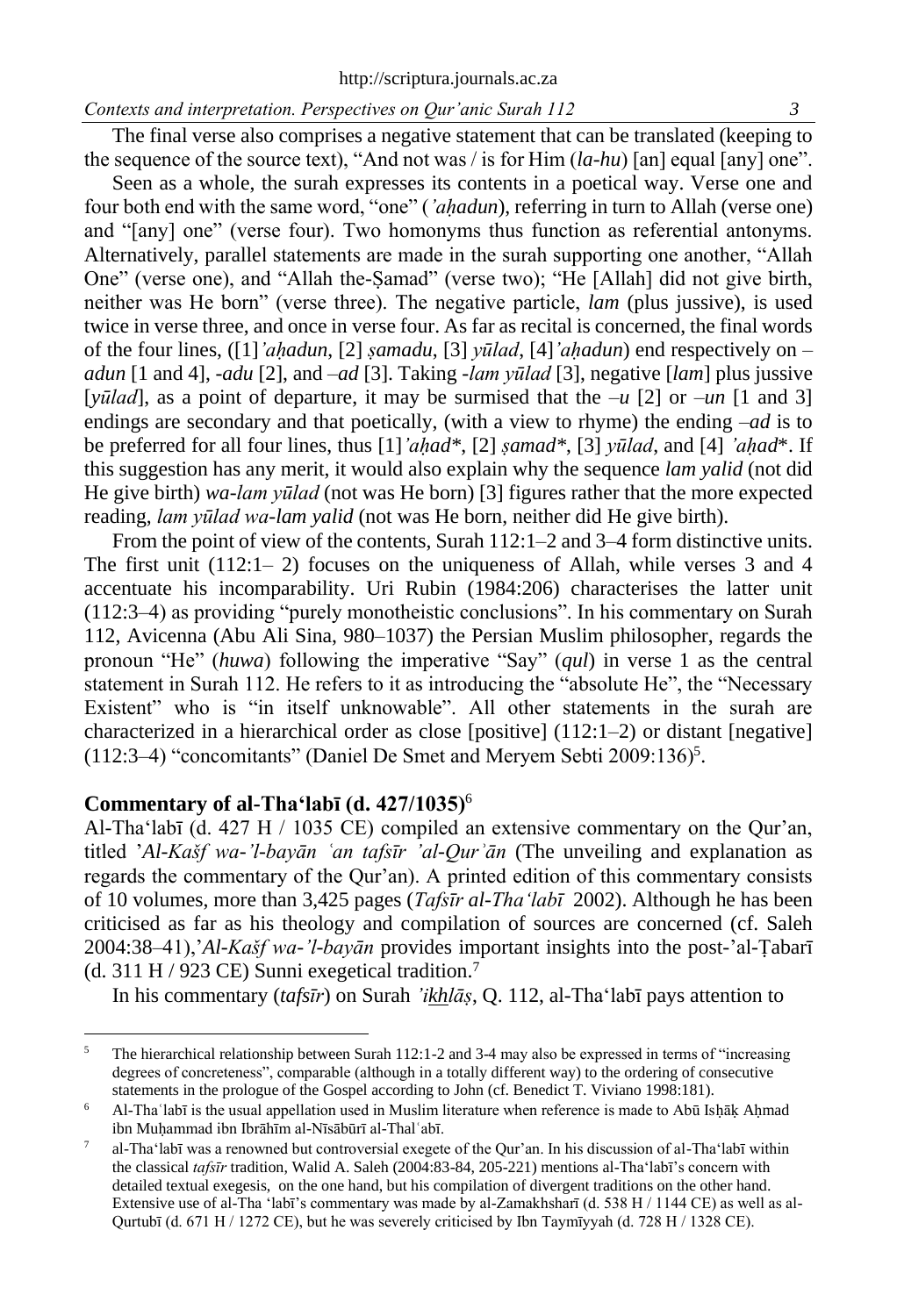[1] the virtues of reciting Surah 112:

[2] a variety of surmised occasions pertaining to the revelation of Surah 112; and

[3] detailed aspects of the surah.

The three foci represent three approaches to Surah 112. Holistic-impressionistic, contextual (setting in life) and philological.

The virtues [1] of reciting Surah 112 are firstly mentioned by al-Tha'labī, stating that a specific number of recitals ensure blessings. Repeating the surah twelve times, for example, will have the favourable result that "twelve palaces will be built for him [the reciter] in Jannah". As a whole, the enumeration of benefits underlines the high esteem of the surah in the  $5<sup>th</sup>$  century of the Islamic calendar.

As regards detailed aspects of the surah [3], attention is given to interpretative traditions regarding the vocalisation and pronunciation of specific words (*'aḥadun* and *kufuwan*), and the meaning and use of *'aḥad* and particularly *'al-ṣamad*.

However, for the purpose of this article, it is the second [2] focus point of al-Tha'labī's commentary on Surah 112 that needs consideration, the so-called *'asbāb 'alnuzūl*, i.e. "occasions of revelation".<sup>8</sup> A series of traditions are quoted by al-Tha'labī (d. 427/1035) in this regard, suggesting a variety of contexts for the interpretation of Surah 112.

Five traditions regarding occasions of revelation (*'asbab 'al-nuzul*) are reported.

Typical of narrations regarding the occasions of revelation of a specific surah, the text (*matn*) of all five traditions is introduced by a chain of consecutive transmitters (*'isnād*), cited in reverse sequence (latest to earliest).<sup>9</sup>

Three of the traditions have as initial transmitters Companions (*ṣaḥāba*) of the Prophet. They are

Ubayy ibn Ka'b (died 30 H/ 649 CE) one of the first to accept Islam, and later scribe of the Prophet (tradition one), and

Ibn Abbas (died 68 H / 687 CE), the son of Al-'Abbas ibn 'Abd al-Muttalib, an uncle of the Islamic prophet Muhammad (traditions two and five).

Two of the traditions (referring to Jews) are associated with transmitters of a slightly later period, namely

Qatadah (died 118 H / 726 CE) and Muqatil (died 150 H / 767 CE)<sup>10</sup> (tradition three), and

Muhammad Ibn Sa'id (date of death not certain; tradition four)

Typical of traditions, two of them (divergent in nature) have as first transmitter the same person, Ibn 'Abbas. Furthermore, one of the interpretative traditions mentions as the

<sup>8</sup> For the use of *'asbāb 'al-nuzūl* in Qur'anic exegesis, see Rippen, A. 1988: 1–20.

<sup>9</sup> For the purpose of the present article, only the ultimate source to which a revelatory tradition is ascribed is mentioned. An evaluation of the reliability of the individual transmitters of revelatory traditions associated with surah 112 is provided by Muhammad-Jafari et al 2019:202–7.

<sup>&</sup>lt;sup>10</sup> For the way in which al-Tha'labī quotes Muqatil, see Koç, Mehmet Akif. 2008: 69–101..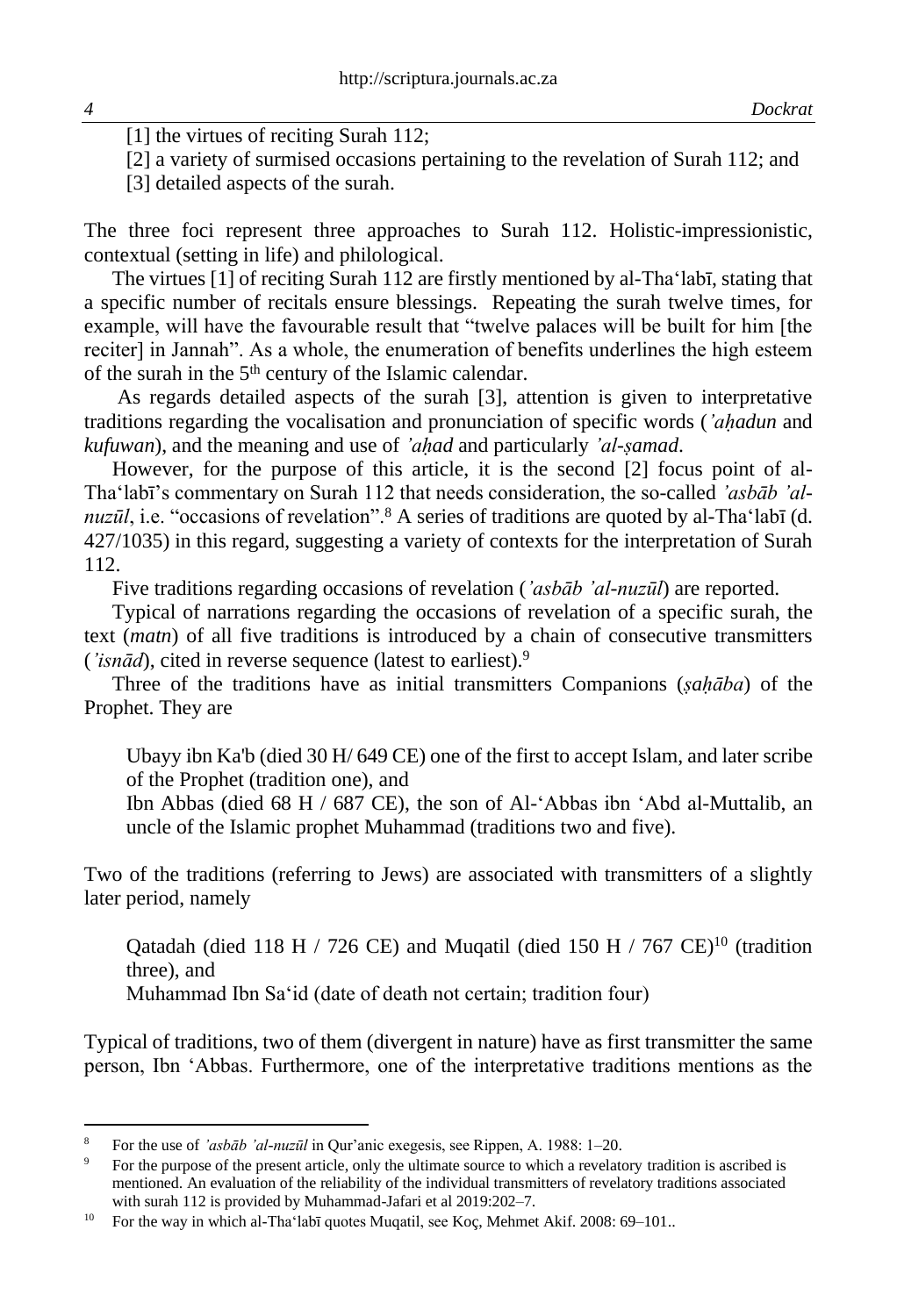original transmitter two persons, Qatadah and Muqatil, whose dates of death differ by thirty-two years.

Although they are of diverse origin, the traditions have a comparable format.

In each case it is alleged that conversations of the Prophet with specific persons prompted the revelation of the surah. They are identified as

*mušrikūn* ("polytheists"; tradition one),

two acquaintances of the Prophet ('Amir ibn Tufayl and Arbid ibn Rabi'ah; tradition two),

some (or: men, *nās*) from the rabbis (*'aḥbāri*) of the Jews (*'al-yahūdi*; tradition three),

a group (*rahṭ*) of Jews (tradition four) and

seven bishops (*sab'a 'asāqifatin*) from the Banu al-Harith ibn Ka'b in Najran, including two leaders (as-Sayyid and al-'Aqib; tradition five).

Only scant information about the people concerned is provided (cf. subsection 4.1-4 below). It is simply stated that they questioned the Prophet (traditions 1–5), usually on their own initiative (traditions 3–5) but in some cases after an invitation (tradition 2). Questions usually start with the imperative singular and are similarly phrased

Describe (*ṣif*) him (Allah) to us. Second tradition Describe (*ṣif*) your Lord (*rabba-ka*) to us. Third tradition Describe (*ṣif*) your Lord (*rabba-ka*) to us. Fourth tradition Describe (*ṣif*) your Lord (*rabba-ka*) to us. Fifth tradition

People putting questions that ask for a description of Muhammad's God suggests some answers (formulated in a stereotyped way) as well, e.g.

Is he gold (*dahab*) or is he silver (*fiḍḍa*), or [is he perhaps] steel (*ḥadīd*) or wood (*kašab*)? Tradition two Is he [created] from gold or copper (*nuḥās*), or [perhaps] from brass (*ṣufr*), steel or silver? Third tradition What thing (*šai'in*) is he [made of]? Tradition five

The presupposition is that God, whom Muhammad worships, is or is represented as an idol. Alternatively, a heavenly pantheon is assumed

This Allah has created (*kalaqa*) the creation (*'al- kalq*), so who created him (*kalaqa* $hu$ ? Fourth tradition.<sup>11</sup>

A third conceptualisation of the divine figure associated with Muhammad is a convergence of the notion of a manufactured idol and a "living" member of a pantheon

<sup>&</sup>lt;sup>11</sup> "This Allah" (*hadā 'Allāhu*) consists of a demonstrative pronoun added to Allah, indicating that the latter was regarded as a class noun by the speakers. In their view, the deity that the Prophet Muhammad proclaimed was simply one among gods with a similar appellation.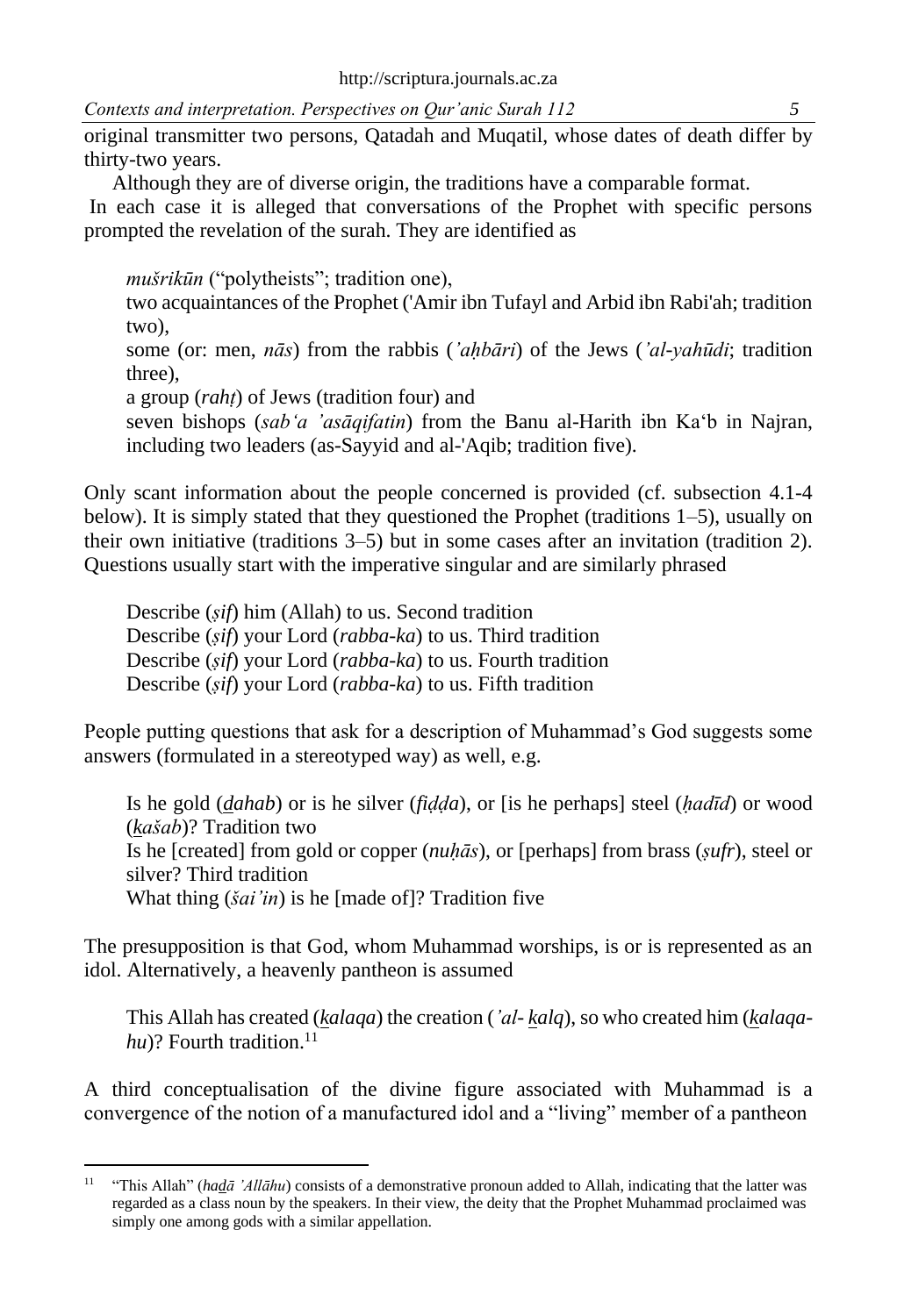So inform us (*fa-'akbir-nā*) from what thing (*min'ayyi šai'in*) is he [created]. What is his characteristic (/kind / gender)? Is he [created] from gold or copper (*nuḥās*), or [perhaps] from brass (*ṣufr*), steel or silver? Does he eat (*ya'kulu*) and drink (*wayašrabu*)? From who did he inherit (*warita*) the world (*'al-dunyā*) and who will [it be that will] inherit (*yaritu*) from him? Third tradition.

How (*kaifa*) was he created (*kuliqa*) and how is his upper arm (*'aḍudu*-hu) and forearm (*dirā'a-hu*)? Fourth tradition.

The two views, more advanced than the ones postulated above, are respectively ascribed to some rabbis and a "group of Jews". In response to their questions, the different groups of people receive as divine reply Surah 112, either directly or after the Prophet himself had responded in person. Revelation of the surah is stated in a more or less stereotyped way

Allah then revealed *Qul huwa Allahu ahad* until the end of the Surah (*Surat al-Ikhlas*). Tradition one.

This Surah was then revealed. Tradition two.

Allah (…) then revealed this Surah and it (or: this) is Allah's exclusive (*kāṣṣa*) ascription (*nisba*). Tradition three.

Allah then revealed *qul huwa 'Allahu 'aḥadun*, with *'aḥadun* in the meaning of *wāḥidun*. Tradition five.

However, in one of the traditions (four), the angel Jibrā'īl (cf. Q. 2:97) is mentioned as a mediator between the Divine and Muhammad, stating

And he [Jibrā'īl] came to him [the Prophet] from Allah with an answer (*bi-jawābi*) to (lit.: of) what they [the Jews] had asked him (*sa'alū-hu*) [which is the Surah] *qul huwa 'Allahu 'aḥadun* (Surat al-Ikhlas).

Only in one instance (tradition 5) is a verbalised response of the Prophet himself mentioned. In answer to the Christian delegation's question, "Of (*min*) what thing (*šai'in*) is he [your God, made of]?" it is reported that Muhammad replied, "My Lord (*rabbī*) is not [made out] of something (*šai'in*), and he is apart (or: separate; *bā'in*) from things (*'al-'ašyā'a*)."

However, in the case of the group of Jews, the Prophet twice became extremely angry when, concerning Allah, they asked, "Who created him (*kalaqa-hu*)?" and "How (*kaifa*) was he created (*kuliqa*) and how is his upper arm (*'aḍudu*-hu) and forearm (*dirā'a-hu*)?". In response to each question, it is stated, "and he [the Prophet] looked at them furiously (*sāwara-hum*)", adding (at the first occasion) that it was 'for his Lord' (*li-rabbi-hi*). In both instances, tradition four reports, Jibrā'īl came (*jā'a*) to him, and calmed him and said, "Oh Muhammad, lower (*'ikfiḍ*) on yourself [as regards] your wing (*janāḥa-ka*) [for your Lord]."

### **Interpretation**

Four contexts are suggested by the five traditions regarding the occasions of revelation of Surah 112, namely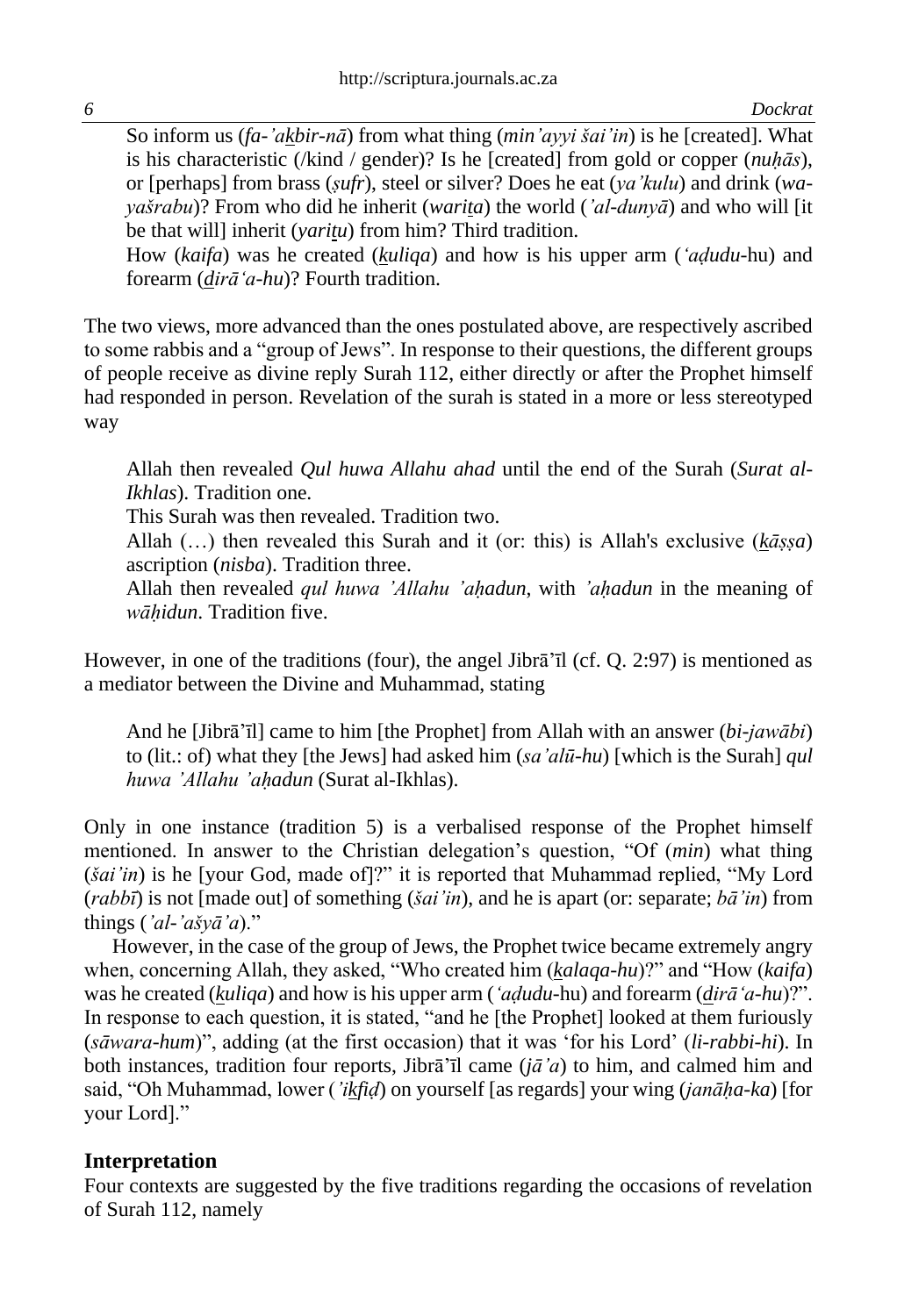Polytheistic Muslim Jewish (two traditions) Christian

### *Tradition one*

Tradition one mentions as the context within which Q. 112 was revealed a meeting with unidentified *Mušrikūn*, i.e. **polytheists**. The tradition states that they "said to Rasul Allah (p.b.u.h.), 'Give us the lineage of your Lord (*'ansib la-nā rabba-ka*)'." Their request differs from the stereotyped demand ("describe …") ascribed to the groups mentioned in the other traditions. Background to their request is possibly provided by Surah 37. According to 37:149f., Muhammad was told,

So enquire of them [polytheists], "Is there for your Lord (*'a-li-rabbi-ka*) daughters, and for them sons. Or did we create the angels as females (*'inātan*) while they were witnesses." Is it not that they out of their falsehood (*min 'ifkihim*) say, "Allah has begotten (*walada*)". And indeed they are liars. Has He chosen daughters over sons? And they have made between Him and the jinn a lineage (*nasaban*), but the jinn have already known that they will be brought (fetched; *la-muhdarūna*) [to punishment].

Asking for the lineage of Allah, as the *Mušrikūn* (polytheists) have done, according to tradition one, is to enquire about the family relationship of Allah. This would imply that He is part of a sociological structure determined by lineage and marriage (*nasaban waṣihran*, cf. Q. 25:54).

No further information regarding the *Mušrikūn* (polytheists) is provided by tradition one. However, all the questions mentioned in the other traditions reflect a mind-set of categorising the religion that Muhammad proclaimed as polytheistic. Idols and gods other than Allah are associated with him. In the Qur'an, an awareness of such conceptions is demonstrated, and warnings are issued against them. In 22:30 and 31, the new adherents to Islam are told

So avoid the filthiness of idols (*'al-rijsa min 'al-'awtāni*), inclining [only] to Allah (*ḥunafā'a li-llāhi*) [i.e. as true believers in Allah] unlike those-who-associate with him (*ghaira mušrikīna bi-hi*) [other gods]

Surah 112:1–4 can also be regarded as an anti-*Mušrikūn* (polytheists) positioning; affirming the Oneness of Allah  $(112:1)$ , as 'the-Samad'  $(2)$ , not part of the life-cycle  $(3)$ and incomparable (4).

### *Tradition two*

Tradition two reflects a typical **Muslim** *da'wa* context: the Prophet invites two fellowmen "to Allah" (*'ilā 'Allāhi*). However, they do not submit to Islam but ask for a description of Muhammad's God, suggesting some possibilities (gold, silver, steel, wood) which give the impression that they regarded Allah as an idol.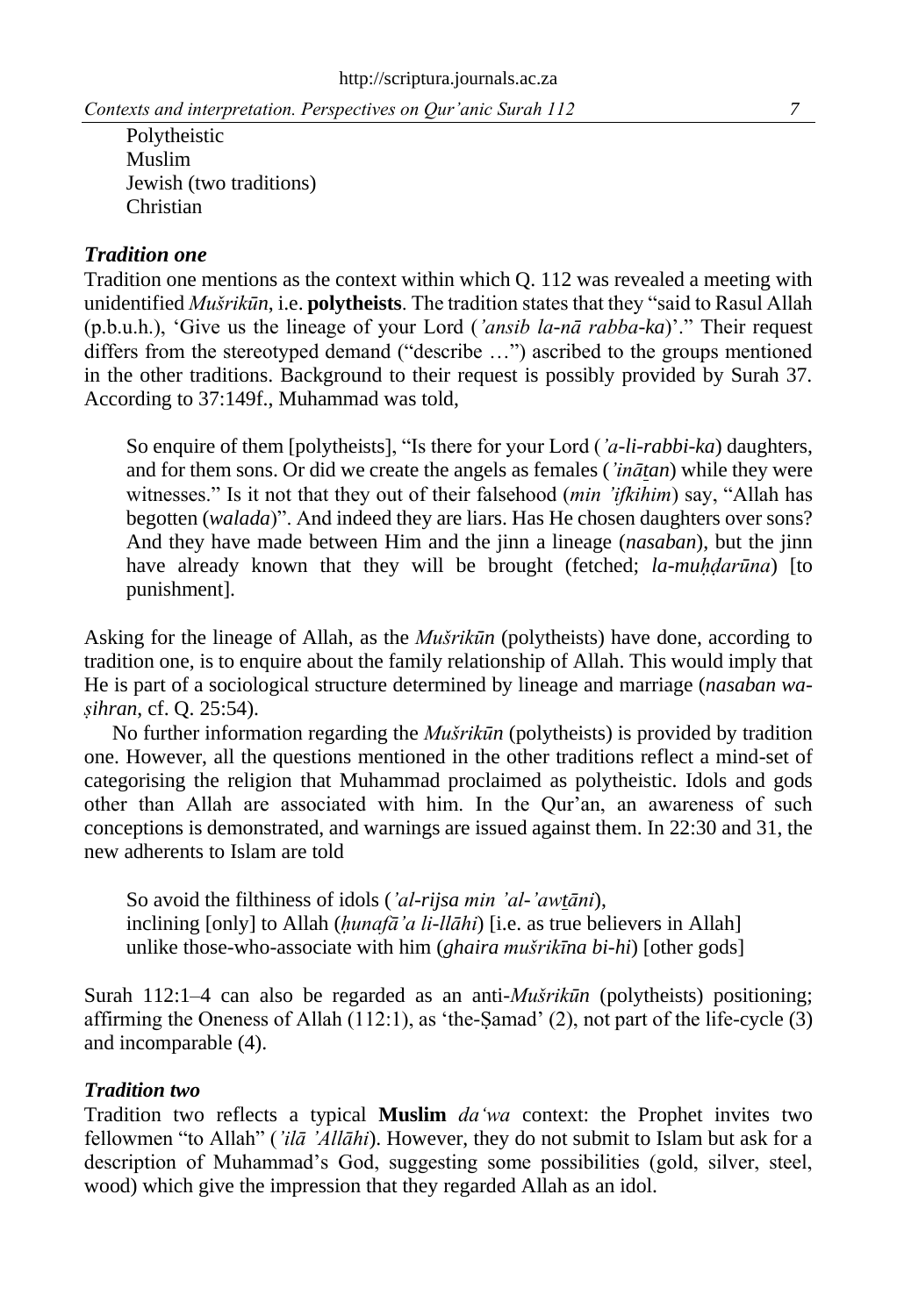Divine response is reported. Surah 112 is revealed followed by the Heavenlydetermined death of the two fellowmen of the Prophet

Allah … also sent (*'arsala*) a bolt of lightning (*ṣā'iqa*) on Arbid and it burnt him (*'aḥraqat-hu*), while 'Amir was penetrated (or afflicted; *ṭu'ina*) [with plague] in (*fī*) his little finger (*kinṣir*) and he died.

The request for a description, as well as the possibilities mentioned, categorises the two fellowmen among the polytheists (*Mušrikūn*) or disbelievers. In the Qur'an (2:171), the latter category is typified as deaf (*ṣummun*), dumb (*bukm*) and blind (*'umyun*). Unbelievers are like people putting their fingers in their ears against [dangerous] bolts of thunder (*min 'al- ṣawā'iqi*; 2:19).

Thunder, however, cannot be escaped.In tradition two, it is related how Arbid, one of the two fellowmen, was struck by lightning which "Allah sent". No overt explanation is given, but the reason is implied. Q. 13:13 states that Allah sends thunderbolts and strikes therewith whom He wills while they dispute (*yujādilūna*) with Allah.

The request of the two fellowmen, "Describe (*ṣif*) him (Allah) to us", is a direct response to the preceding dialogue. After seemingly being summoned by Muhammad, the tradition reports that they ask, "To what (*'ilā mā*) are you calling us" (*tad'ū-nā*). He replies, "to Allah" (*'ilā 'Allāh*). Being called 'to Allah' is a metaphoric expression for being invited to submit to Allah as expounded in the Qur'an. However, the two fellowmen interpret the request literally, i.e. that they should come towards a physical object which they do not observe. They therefore ask for a description. Their exact words are, "Describe (*ṣif*) him (Allah) to us". Their demand, as far as Allah is concerned, is, in turn, not achievable. A statement often repeated in the Qur'an is that Allah "is exalted (*subḥāna*) [above] regarding what (*'ammā*) they describe" (cf. Q. 21:22, 23:91, 37:159, 37:180 and 43:82). Allah is perceivable only through self-disclosure. And in the context of tradition two, it happens through the revelation of Surah 112.

Although some of the details in Q. 112 do not have direct bearing upon the situation sketched in tradition two, the surah as a whole has the function to emphasise the exaltedness of Muhammad's God. Even legendary conceptions of the presumed idol are pathetic in comparison to Allah.

For the two fellowmen, however, the importance of the idol was manifested through the material from which he was manufactured. Gold and silver were associated with wealth (cf. Q. 3:14). Gold, as a matter of fact, also features in Qur'anic visions of the world to come, e.g. Q18:31 (bracelets of gold) and 43:71 (vessels of gold). However, Allah Himself is beyond description and comparison.

#### *Traditions three and four*

Traditions three and four give an account of visits to the Prophet by representatives of the Jews. They are identified respectively as "Some (or: 'men', *nās*) from the rabbis (*'aḥbāri*) of the Jews (*'al-yahūdi*)", and "A group (*rahṭ*) of Jews". It is stated that they "came" (*jā'a*, tradition three; *'atā*, tradition four) to the Prophet.

The description (tradition four) of the approach and questioning of the second delegation (group of Jews) conveys the impression of having been experienced by the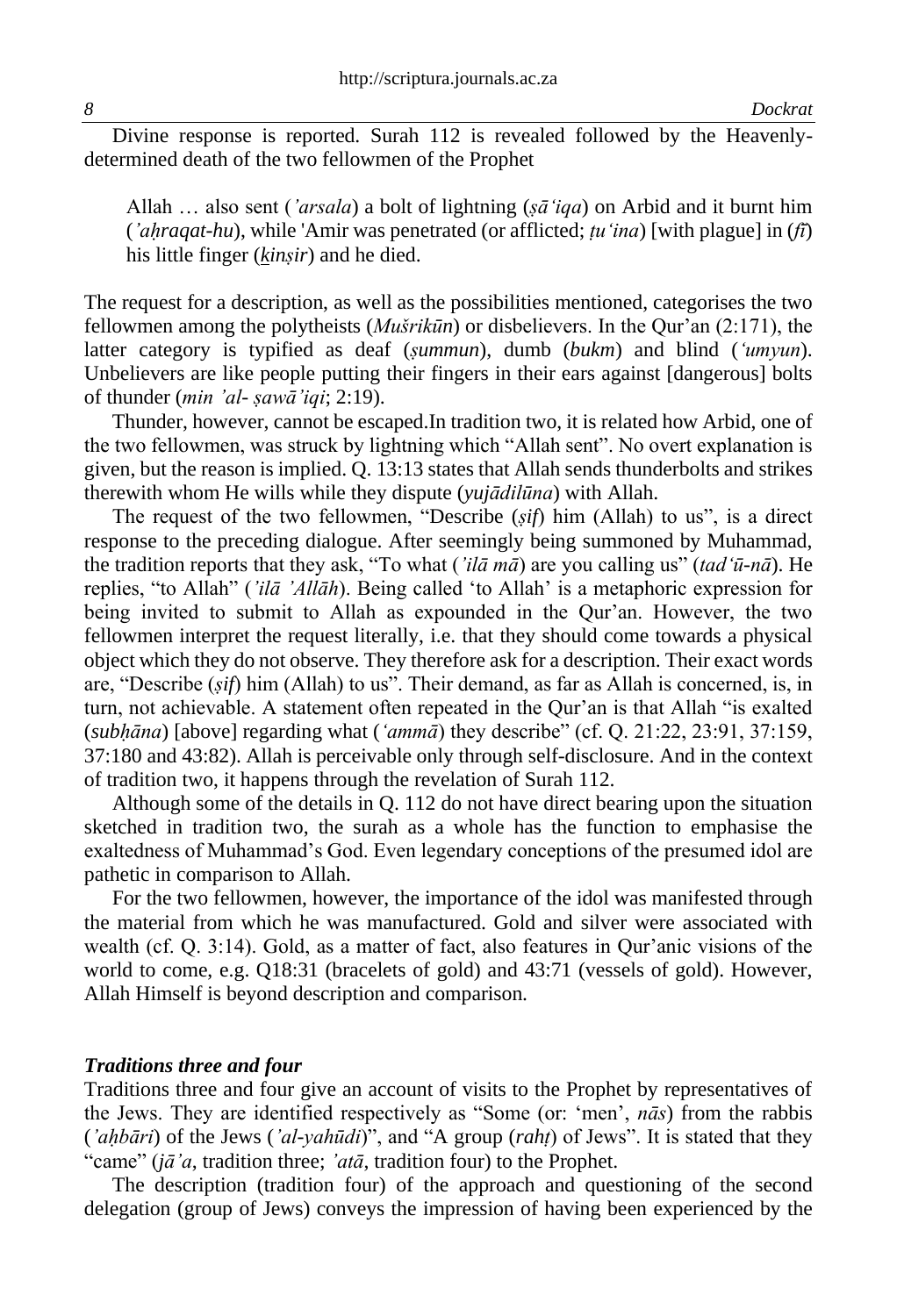Prophet as confrontational. Twice they ask for information regarding Muhammad's God, and both times he becomes angry with them. Each time, however, the angel Jibra'il intervenes to temper his anger. Simultaneously, a divine message is brought to the Prophet, namely Surah 112 and, at the second occasion, Surah 39:67 (warning about the Day of Judgement).

Between the said two occasions, the Prophet recites to them (*talā 'alai-him*) the newly revealed Surah 112. Within the Qur'anic context, it has the technical meaning of communicating portions of revelation to his hearers at divine instruction. Surah 10:16 states, "If Allah had willed, I would not have recited it (*talawtu-hu*) [i.e. the Qur'anic message] to you (*'alai-kum*)."

Seen from a practical point of view, every mentioning of the revelation of Surah 112 in the different traditions would have been followed by its announcement or recital by the Prophet.

However, of particular concern for the present article is the account (tradition three) of what had been said by "some (or: 'men', *nās*) from the rabbis (or, 'scholars';*'aḥbāri*) of the Jews (*'al-yahūdi*)". They asked the Prophet, "Describe (*ṣif*) your Lord (*rabba-ka*) to us so that we may perhaps (*la'alla-nā*) believe in you (*nu'minu bi-ka*) because, certainly, Allah has revealed his description (*na'ta-hu*) in the Taurah."

The information imparted to Muhammad is that, following a convincing description of his Lord (*rabb*), the possibility existed that they would "believe" in him, i.e. accept him as a true prophet. However, the sincerity of the realisation of the probability is minimised by the subsequent statement, namely that 'Allah has revealed his description (*na'ta-hu*) in the Taurah'. In Surah 2:91, the Jews are quoted as having said, "We believe [only] in what was revealed to us."

Furthermore, in Surah 4:150, the Jews are reproached for wishing to discriminate (or "distinguish"; *'an yufarriqū*) 'between Allah and His messengers', saying, "We believe (*nu'minu*) in some and disbelieve (*nakfuru*) in others". The accusation of the Qur'an is that the credibility of Muhammad as the true prophet of Allah is questioned by the Jews.

However, the impression created by the above Qur'anic verses about the extent of knowledge of the Jews of Islam is not reflected by tradition three and four. The details of their question and suggestions towards its answer imply that Muhammad's God was visualised as an idol. However, compared with the other traditions, more extensive information is exacted. Quite informative is the general questions ascribed to them

Does he eat (*ya'kulu*) and drink (*wa-yašrabu*)? From who did he inherit (*warita*) the world (*'al-dunyā*) and who will [it be that will] inherit (*yaritu*) from him?

Reference to "eat and drink" implies human characteristics ascribed to the presumed idol. It is unimaginable within Muslim thought as a feature of Allah. As a matter of fact, typifying Allah as 'the-Ṣamad' (*'al- ṣamadu*) in Surah 112 completely distances the Divine from the necessity of consuming any food. In his explanation of the said term (cited by al-Tha'labī), ash-Sha'bi says, "It [i.e. *'al- ṣamadu*) refers to one who does not eat or drink".

Furthermore, the question (tradition three) of the rabbis regarding "inherit" (receive or bequest) associated with the presumed god of Muhammad is also negated by the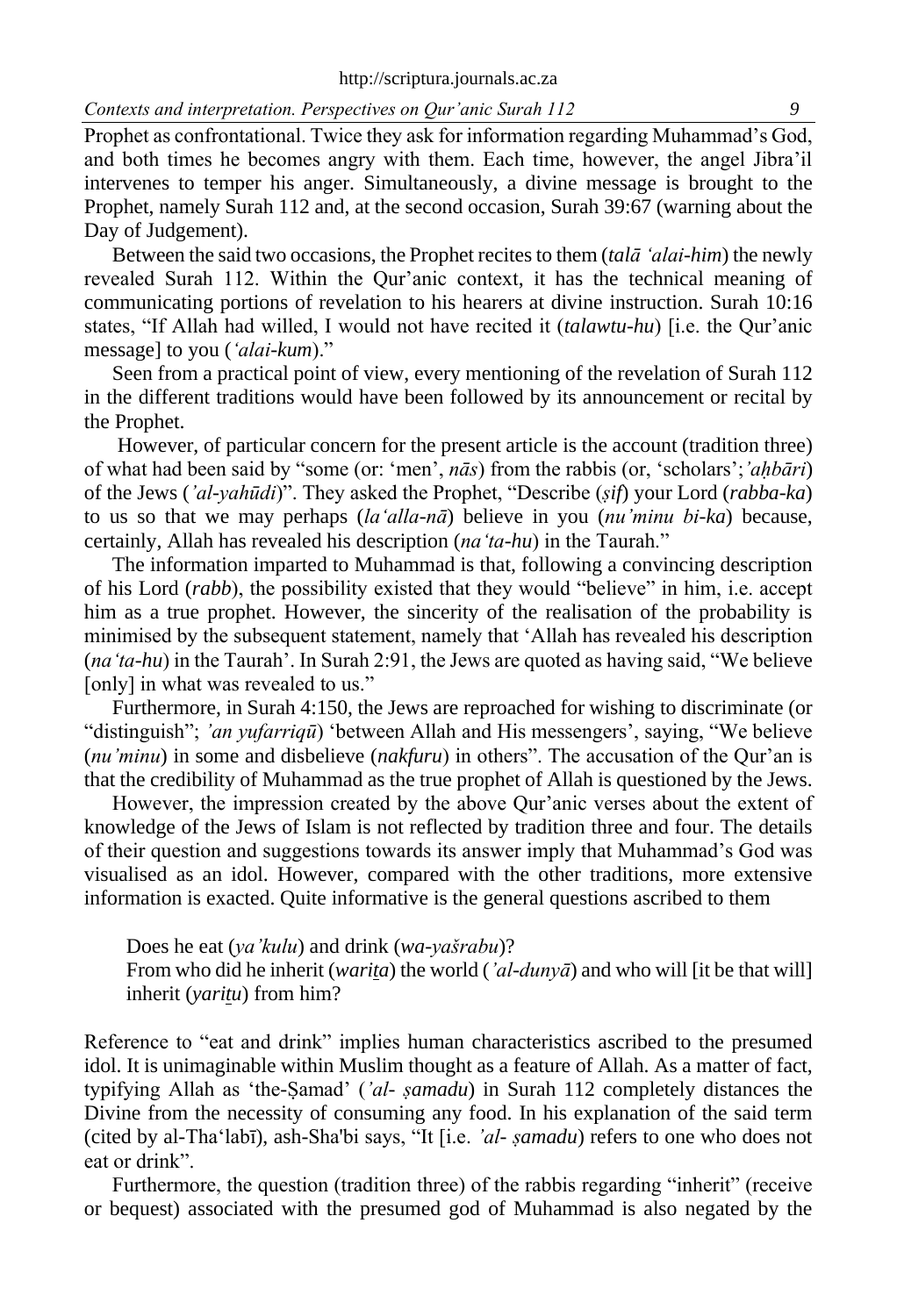expression *'al- samadu* in Surah 112:2, as well as 112:3 (give birth, born). According to al-Tha'labī, Ubayy ibn Ka'b had said, "*as-Samad* is the one who neither begets nor is born. This is because whatever is born will die and whoever inherits will be inherited from, and Allah will never die and will never be inherited from."

Except for unique expressions like *'al- ṣamadu*, Surah 112 defines the Muslim view of exclusive monotheism in a way parallel to statements to this effect in the Torah and Hebrew bible as a whole<sup>12</sup>. Deuteronomy 6:4 (cf. Surah 112:1), a kernel verse in Jewish tradition, proclaims

*šĕma' yisrā'ēl YHWH 'elōhē-nū YHWH 'eḥād*

Hear, O Israel (*šĕma' yisrā'ēl*). The Lord [*YHWH*] our God (*'elōhē-nū*), the Lord [*YHWH*] is One (*'eḥād*).

A similar formulation is found in Psalm 86:10b (cf. Ne. 9:6), "You (*'attā*), you alone (*lĕbadd-ekā*) are God (*'elōhīm*)."

Identity in central theological conceptualisations between Judaism and Islam is in line with views (revelations) expressed by Muhammad, e.g. Surah 3:3-4

He [Allah] has sent down upon you, [Muhammad], the Book [Qur'an] in truth, confirming (*muṣaddiqan*) what was before it. And He revealed the Torah and the Gospel before as guidance for the people.

### *Tradition five*

Tradition five commences by introducing a Christian delegation to the Prophet,  $^{13}$  stating

[As regards] Najran, seven bishops (*sab'a 'asāqifatin*) from the Banu al-Harith ibn Ka'b came (*qadamū*) to (*'ilā*) the Messenger (*rasūli*) Allah (s.a.w). Amongst them were as-Sayyid and al-'Aqib (two of their leaders).

They ask the Prophet, "Describe (*ṣif*) your Lord (*rabba-ka*) to us, of (*min*) what thing (*šai'in*) is he [made of]?"

Muhammad responds to their question, stating, "My Lord (*rabbī*) is not (*laisa*) [made out] of something (*šai'in*), and He is apart (or: separate; *bā'in*) from things (*'al-'ašyā'a*)."

This short dialogue is followed (as in the other traditions) by a divine revelation: "Allah then revealed '*qul huwa 'Allahu 'aḥadun*' with *'aḥadun*' in the meaning of '*wāḥidun*'."

The excerpt related by al-Tha'labī cites Ibn 'Abbas (died 68 H / 687 CE) as the first transmitter. The visit of the bishops should be related to the visit of a large Christian delegation in the  $9<sup>th</sup>$  year of the Islamic calendar. As in the case of the Jews (traditions three and four), the absence of any knowledge of Islam ascribed to them is strange.

<sup>&</sup>lt;sup>12</sup> Alongside parallelism between Qur'anic and Biblical theology as regards Surah 112, there are also cardinal differences. Surah 112 emphasises the incomparability between Allah and man, while a measure of identity is suggested by Biblical passages such Gen. 1:26 which expresses the view that man was created in the "image" (*ṣelem*) of God (cf. Sarah Stroomsa 1992:290).

<sup>&</sup>lt;sup>13</sup> For the use of Surah 112 in anti-Trinitarian polemic, see Block, C John. 2013.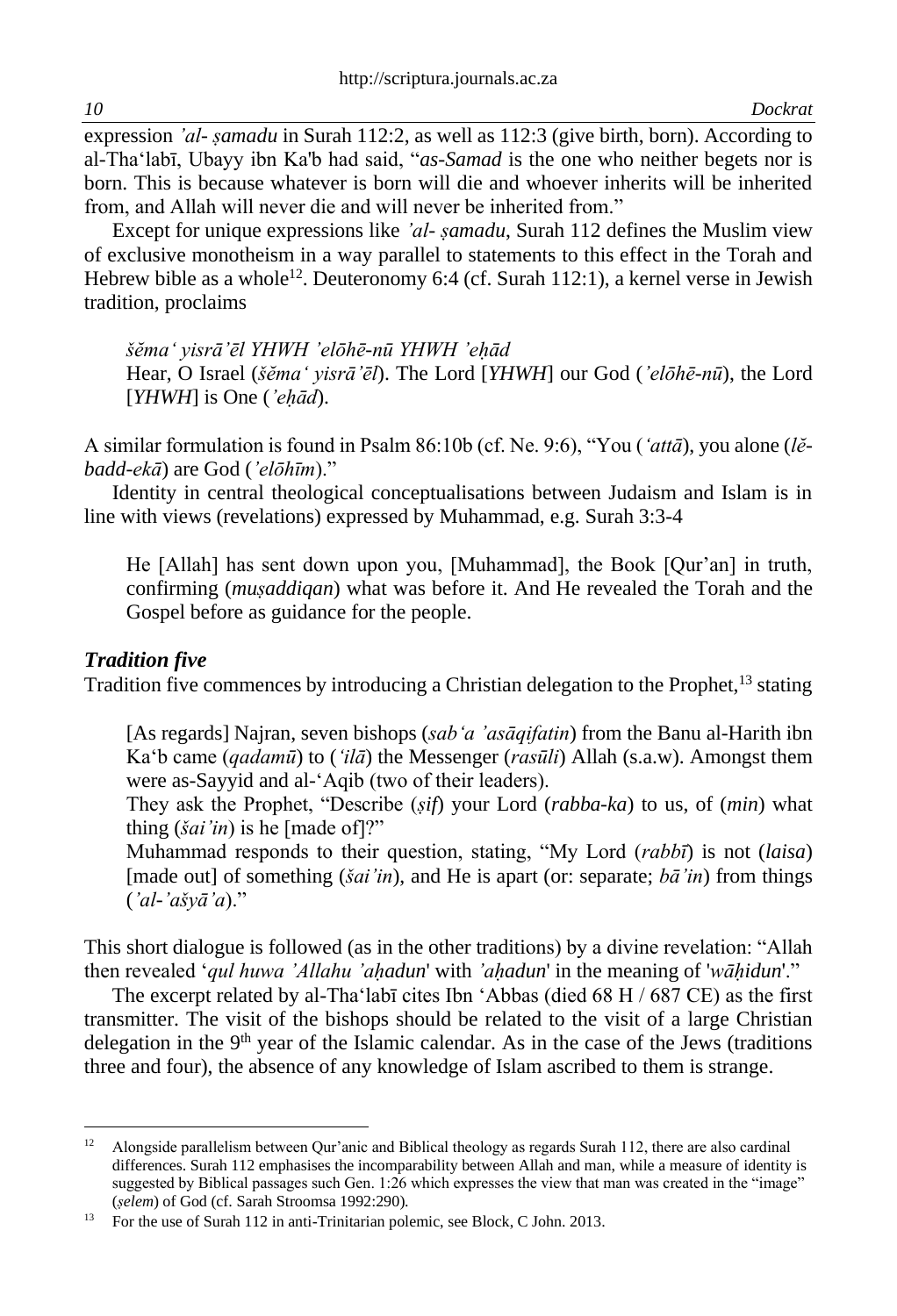Quite striking is the repeated use of the noun *šai'* (pl.*'ašyā'u*) in both the question of the delegation and the response of the Prophet. The latter's answer consists of a denial ("My Lord is not [made out] of something") and an assertion ("He is apart from things"). A link to the contents of Surah 112 is provided by the second statement.

Surah 112, as in the other traditions, pictures Allah as totally removed from any descriptions related to an idol or human being. The surah does not per se combat Christian convictions regarding Jesus.<sup>14</sup> However, it provides the potential, used by later Muslim commentaries, of contradicting confessions of Jesus as being "truly man [and] truly God (*vere deus vere homo*)". In the Muslim view (Surah 4:71, cf. 5:75), "The Messiah, Jesus son of Mary, was but a messenger of Allah".

#### **Concluding discussion**

In the above exposition, an endeavour was made to identify common and unique elements in the five interpretative traditions concerning surmised contexts which led to the revelation of Surah 112.

In his presentation of data, al-Tha'labī, in typical Sunni fashion, does not attempt to reconcile the divergent milieus that are suggested as depicting the situation within which Surah 112 was originally revealed. What had been received was compiled and communicated.

His (or related) material was, in turn, used by later interpreters. One such example is Fakhr al-din al-Rāzī (d. 606 H /1210 CE), whose exegetic activity post-dated that of al-Tha'labī (d. 427 H / 1035 CE) by two centuries and who also produced an encyclopaedic commentary (*'al-Tafsīr 'al-kabīr*, The Large Commentary), which includes an analysis, contextualisation and discussion of Surah 112.

Al-Rāzī (1150-1210 CE) quotes in his Qur'anic commentary (*'al-Tafsīr 'al-kabīr*) three occasions related to the revelation of Surah 112. The occasions mentioned are discussions of the Prophet with representatives of the Quraish tribe, a group of Jews and a Christian delegation.

In the case of the Quraish, an elaborate discussion is reported. However, prior to the revelation of the surah, a request similar to that expressed by 'Amir ibn Tufayl and Arbid ibn Rabi'ah is mentioned, namely, "Explain to us of what kind is your deity. Is he made of gold or silver?"

The same applies to two consecutive requests by the group of Jews (tradition four). In al-Rāzī's version (cf. al-Tha'labī), they asked:

Oh Muhammad, this Allah has created the creation, so who created Allah? And Describe your Rabb to us. How are His upper arms, how are His forearms?

Likewise, in al-Rāzī's report, the Christians request the Prophet, "Describe your Rabb to us. Is He made of chrysolite or sapphire? Or perhaps from gold or silver?"

The same tenor is found in al-Tha'labī's version but in an abbreviated way: "Describe your Rabb to us: what is he made of?"

<sup>&</sup>lt;sup>14</sup> A different view is expressed by Rudi Paret (1979:294–5), namely that Surah 112 was solely directed against the Christian dogma of the Trinity. Uri Rubin (1984: 209-10), in turn, surmises that the surah may also have had Jews in mind, who according to Surah 9:30 regarded 'Uzair (i.e. Ezra) as the son of Allah.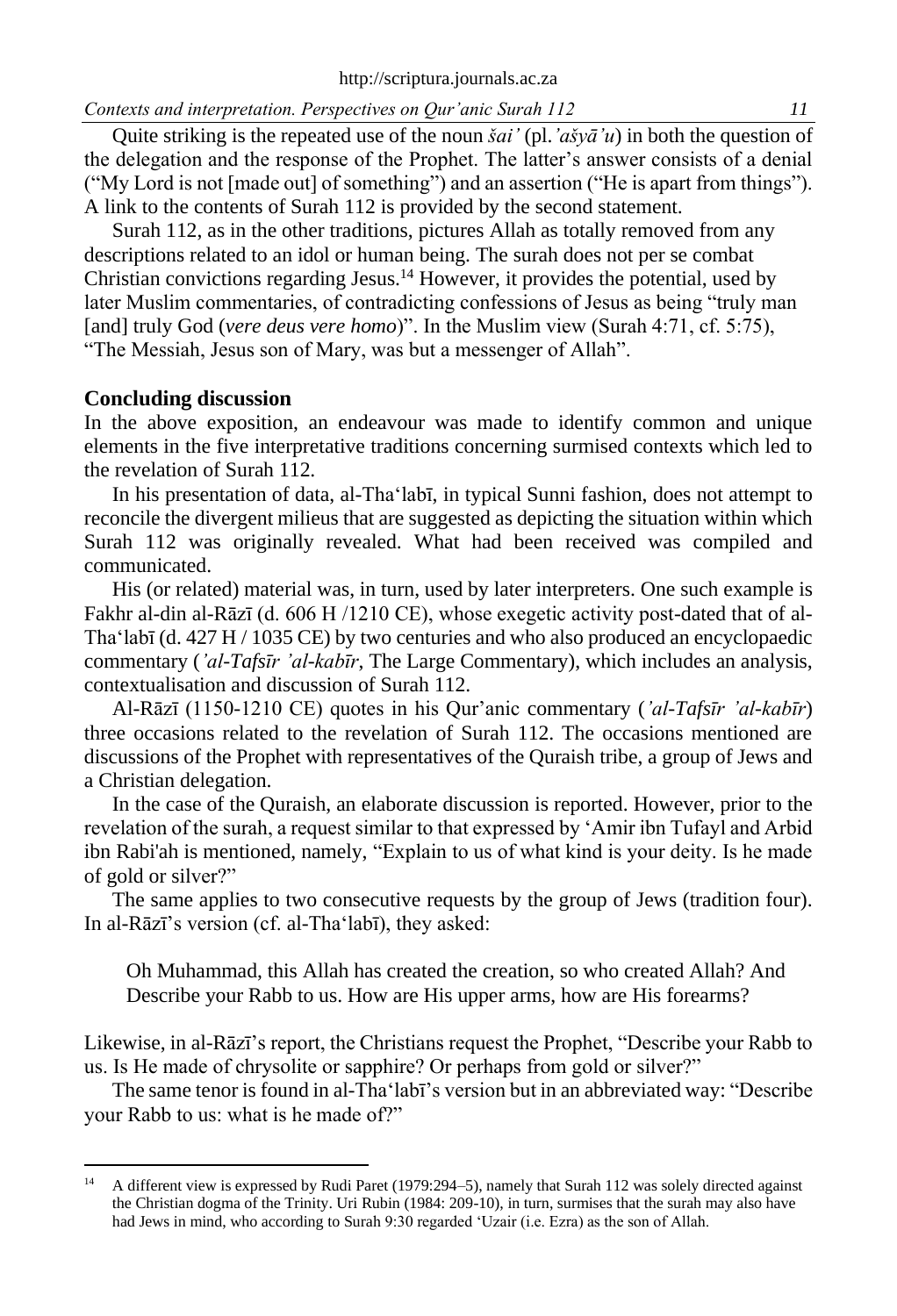Muslim exegesis of the Qur'an insists that the interpretative tradition should play a guiding role, both as regards detail analysis and the contextualising of verses and a surah.

Multiple settings ascribed to a single surah remind the reader of various interpretative situations to which a chosen surah may have been or perhaps had been linked. Subsequent reports of the occasions of revelation echo such situations in broader terms and repeat the contents of the dialogue relatively verbatim. Their value lies in their individual portrayals and the presumed contexts reflected by each.

## **BIBLIOGRAPHY**

- Al-Hilālī, Muhammad Taqī-ud-Dīn and Khān, Muhammad Muhsin.1993. *Interpretation of the meanings of The Noble Qur'ān*. Chitli Qabar, Delhi, India: Maktaba Darul Qur'ān.
- *'Al-Tafsīr 'al-kabīr* by *Fakhr Al-din Al- Rāzī*. No date. Beirut, Lebanon: Dar al-Fikr.
- Ambros, Anne A. 1986. Die analyse von Sure 112: Kritiken, Synthesen, neue Ansätze, *Der Islam,* 63:228–244.
- Block, C. John. 2013. The *Qur'an in Christian-Muslim dialogue: Historical and modern interpretations*. Abingdon-on-Thames, England, UK: Routledge.
- Calvery, Edwin E. 1957. The grammar of soratu 'l-Ikhlas, *Studia Islamica* 8:5–14.

Cuypers Michel. 2004. Une lecture rhétorique et intertextuelle de la sourate al-Ikhläs, *MIDEO* 25-6:141–175.

De Smet, Daniel and Sebti, Meryem. 2009. Avicenna's philosophical approach to the Qur'an in the light of his *tafsīr sūrat al-Ikhlaṣ*, *Journal of Qur'anic Studies* 11:134–148.

- Fischer, Wolfdietrich. 1972. *Grammatik des klassischen Arabisch*. Wiesbaden: Otto Harrassowitz.
- Haleem, Abdel M.A.S. 2015. *The Qur'an, a new translation*. New York: Oxford University Press.
- Köbert, K. 1961. Das Gottesepitheton *as-samad* in Sure 112,2, *Orientalia* 30:204–205.

Koç, Mehmet Akif. 2008. A Comparison of the references to Muqatil b. Sulayman (150/767) in the exegesis of al-Tha'labī (427/1036) with Muqatil's own exegesis, *Journal of Semitic Studies*, 53(1):69–101.

Muhammad-Jafari, Rasoul and Ali, Hasannia and Mohammadi, Hossein. 2019. Dating the *Sūrah Al-'Ikhlās (Sūrah Al-Tawḥīd)*, *International Journal of Multicultural and Multireligious Understanding*, 6(2):201–213.

- Newby, Gordon D. 1973. *Sūrat al-Ikhlās*: A reconsideration. In Hoffner Jr, Harry A. (ed.), *Orient and Occident: Essays presented to Cyrus H. Gordon*. Neukirchner-Vluyn: Verlag Neukirchner, Butzon and Bercker Kevelaer, 129–130.
- Paret, Rudi. 1979. Der Ausdruck *samad* in Sure 112,2, *Der Islam* 56:294–295.
- Rippen, A. 1988. The function of *aṣbāb al-nuzūl* in Qur'anic exegesis, *Bulletin of the School of Oriental and African Studies*, 51:1–20.
- Rubin, Uri. 1984. Al-Samad and the High God: An interpretation of sūra CXII, *Der Islam* 61:200–206.
- Ṣaḥeeḥ International. 1997. *The Qur'ān, Arabic text with corresponding English meanings*. London: Al-Muntada Al-Islami.